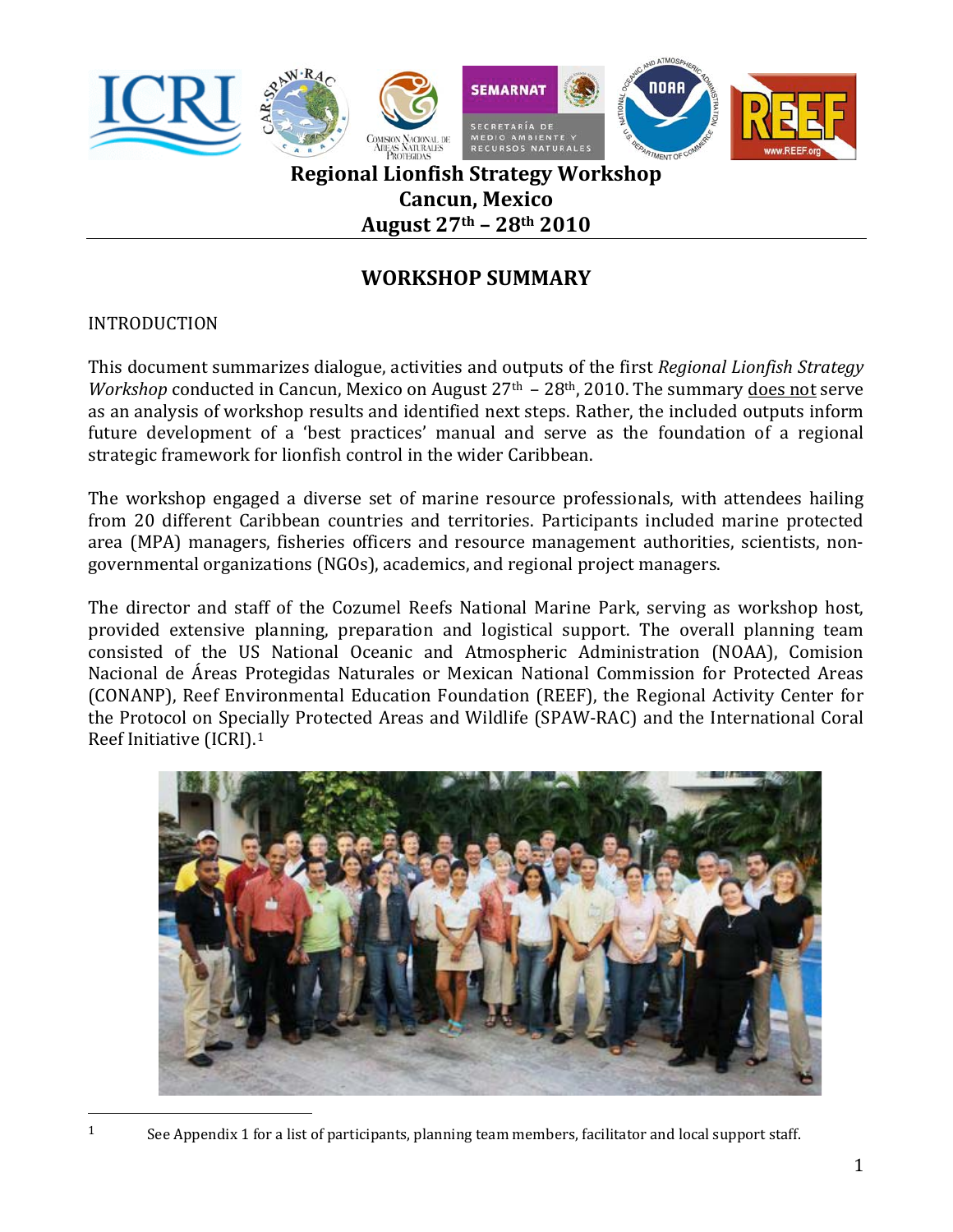

#### **DAY 1 Thursday, August 27th 2010 8: 30 a.m. – 6:00 p.m.**

## 1. *Welcome introductions, workshop objectives and ground rules*

Ricardo Gomez Lozano, director of the Cozumel Reefs National Marine Park, opened the workshop and welcomed all participants. Mr. Gomez stressed the scale and severity of the lionfish invasion across the wider Caribbean, and highlighted the unity of concern that brought all participants together. He explained that forging new collaboration among participating countries and a wide array of stakeholder groups across the region represented a central goal of the workshop.

Mr. Gomez subsequently introduced Alfredo Arellano Guillermo, CONANP director for the Mexican state of Quintana Roo. Mr. Arellano welcomed participants on behalf of Mexico as the host country. He emphasized the unique biodiversity and significant economic value provided by Caribbean coastal environments, and highlighted the growing threat of the lionfish invasion. He encouraged participants to capitalize on each country's individual experience and initiate mutual development of a regional strategy to address the problem.

Mr. Gomez concluded the introduction by thanking key supporters, including the French government in its role as the ICRI Co‐Secretariat, the SPAW‐RAC, REEF and NOAA as supporters of a wider Caribbean lionfish initiative, and the government of Mexico for hosting the workshop.

Mr. Gomez next introduced Rich Wilson of Seatone Consultants, the facilitator for the workshop. Mr. Wilson explained that in his capacity as facilitator he provides a *process* and *structure* to the workshop that allows participants to focus on *content*, in this case the lionfish invasion in Caribbean waters and how to address the challenge it represents. In addition, Mr. Wilson stressed how the workshop afforded participants an opportunity to seek consensus viewpoints on the strategic direction of lionfish control efforts across the region. Mr. Wilson then offered all participants a moment to introduce themselves to the entire group, highlight their country of origin, and describe their professional background.

Mr. Wilson provided an overview of how the planning team—NOAA, CONANP, REEF, SPAW‐RAC and ICRI—collaborated extensively to define objectives for the workshop. He described objectives as targets that give participants direction and cultivate shared responsibility over the course of a two-day workshop. He subsequently reviewed and gained consensus from the group on the following objectives:

• Identify and refine 'best practices' for control of the invasive red lionfish (*Pterois volitans*) in the wider Caribbean

• Create the foundation for a regional body to work collaboratively on lionfish issues in the wider Caribbean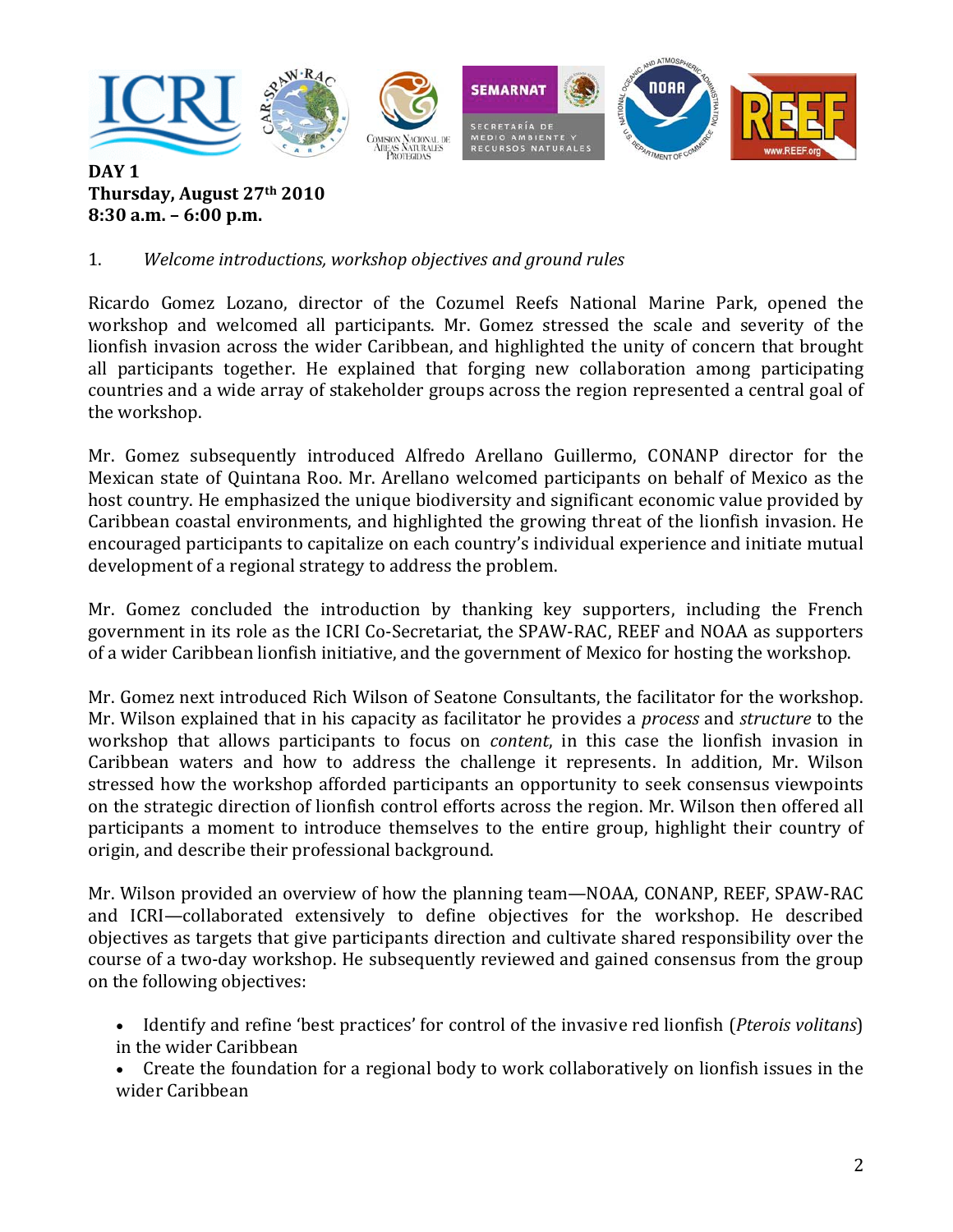

• Increase regional awareness, communication, collaboration, and capacity to assess ecological impacts and control lionfish in the wider Caribbean

• Achieve consensus among workshop participants on effective lionfish control strategies, action items, and future initiatives while simultaneously recognizing the unique challenges faced by each Caribbean country represented at the workshop

Following open discussion and agreement on objectives, Mr. Wilson proposed workshop ground rules for enhancing group effectiveness. He explained that early agreement and adoption of ground rules establishes a 'code of conduct' that guides participant interaction and fosters an environment of openness, mutual learning and respect. While some proposed ground rules were merely procedural (e.g. turn cell phones off, avoid side bar discussions), others focused on participant behavior and group interaction. Following review and open discussion, the group approved by consensus the following additional ground rules:

- Be clear, concise and on‐point with comments, and explain your rationale
- Combine advocacy and inquiry
- Test assumptions and conclusions
- Jointly design next steps and how to move forward
- Maintain tolerance of others (added by the group)

### 2. *Overview of the lionfish invasion, biology/ecology, impacts*

Mr. Wilson next introduced NOAA scientist James Morris to provide background information on the lionfish, and ensure accurate understanding of the invasion in Caribbean waters. Mr. Morris presented an overview of current scientific knowledge on the biology and ecology of the lionfish. He focused on the status of the invasion, reproduction, predator/prey relationships, diet, and potential future impacts for the Caribbean region.

Mr. Morris then introduced Stephanie Green, a doctoral candidate and researcher from Simon Frasier University in Vancouver, Columbia. Ms. Green discussed the results of recent data collection and analysis from the Bahamas. She highlighted lionfish impacts and associated reduction of native species. She further described lionfish reduction targets needed to mitigate impacts on native fish populations. Ms. Green culminated her presentation by showing a graphic that illustrated the spread of lionfish from a small number of locations in Florida and the Bahamas to nearly all Caribbean countries and territories by 2010.

#### *successes and challenges* 3. *Presentation of country control strategies and management plans highlighting key elements,*

Following scientific presentations on lionfish, Mr. Wilson introduced Mr. Lad Akins, Director of Operations for REEF, who provided opening remarks for the country and territory presentations. Mr. Akins briefly described REEF's previous work on invasive species issues in the region. He highlighted REEF's past efforts to survey key lionfish issues and collaborate with several countries to conduct trainings as well as develop protocols, strategies and management plans for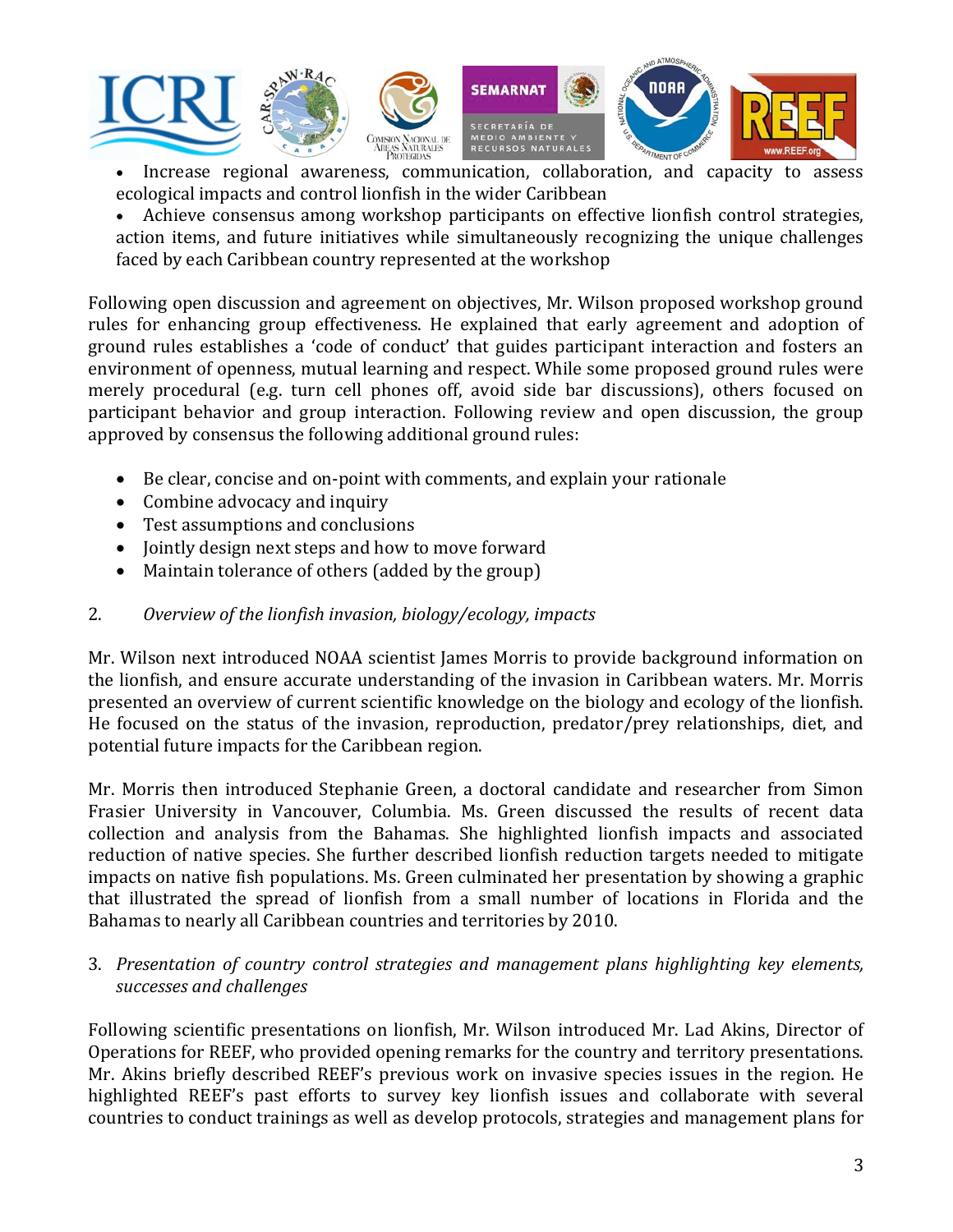

lionfish issue, particularly given the rapid pace of the invasion. Furthermore, he pointed out that many countries have not yet had an opportunity to share their early experiences with control and management.

Mr. Akins then spoke to the purpose and rationale for the upcoming presentations. He emphasized the benefits of a regional gathering, particularly the opportunity it afforded stakeholders to share and discuss critical issues in a group environment and thus learn from the experiences of others. As such, the chosen presentation format (see below) created a forum where participants could assess which control strategies and best practices are working across the region, which are not, and what challenges the group will face in striving to meet both short and long‐term success in controlling the invasion. Finally, he emphasized how the substance of the presentations would inform later discussions on strategic approaches and next steps following the workshop.

Mr. Wilson reminded participants of the presentation template sent out by the planning team prior to the workshop. He requested that presenters stay within the ten-minute timeframe provided for each presentation. He subsequently reviewed the main components of the template, which provided instructions for country-specific power point presentations on the following key topics:

- Status of the invasion (i.e. date of first fish sighting; how many now; how many per site and/or habitat type; notable sightings, etc.)
- Control strategies (i.e. existence of a formal plan or not; key elements of control strategy such as removal methods; monitoring; outreach and education; partnerships)
- Success to date (i.e. what has worked, why and lessons learned)
- Challenges (i.e. what limits or prevents success and why)
- Resources (i.e. available funding, human resources, field resources, etc. for control strategies; expected future resource needs)
- Needs (e.g. human, financial, technical)

• Concluding statement (i.e. hopes, concerns, expected benefits from the workshop)

The following countries, territories and organizations presented at the workshop: $2$ 

| <b>Bahamas</b>              | Belize | Bermuda                         | <b>Bonaire</b> | Cayman Islands   |
|-----------------------------|--------|---------------------------------|----------------|------------------|
| Colombia                    | Cuba   | Dominican Republic              | <b>USA</b>     | Jamaica          |
| <b>French Antilles</b>      | Mexico | Puerto Rico                     | St. Maarten    | Turks and Caicos |
| US Virgin Islands Venezuela |        | Centre for Agricultural         |                |                  |
|                             |        | <b>Bioscience International</b> |                |                  |

<sup>&</sup>lt;sup>2</sup> All workshop presentations have been posted on the ICRI website  $(\frac{http://icriforum.org/key-1}{http://icriforum.org/key-1})$ topics/alien‐invasive‐species).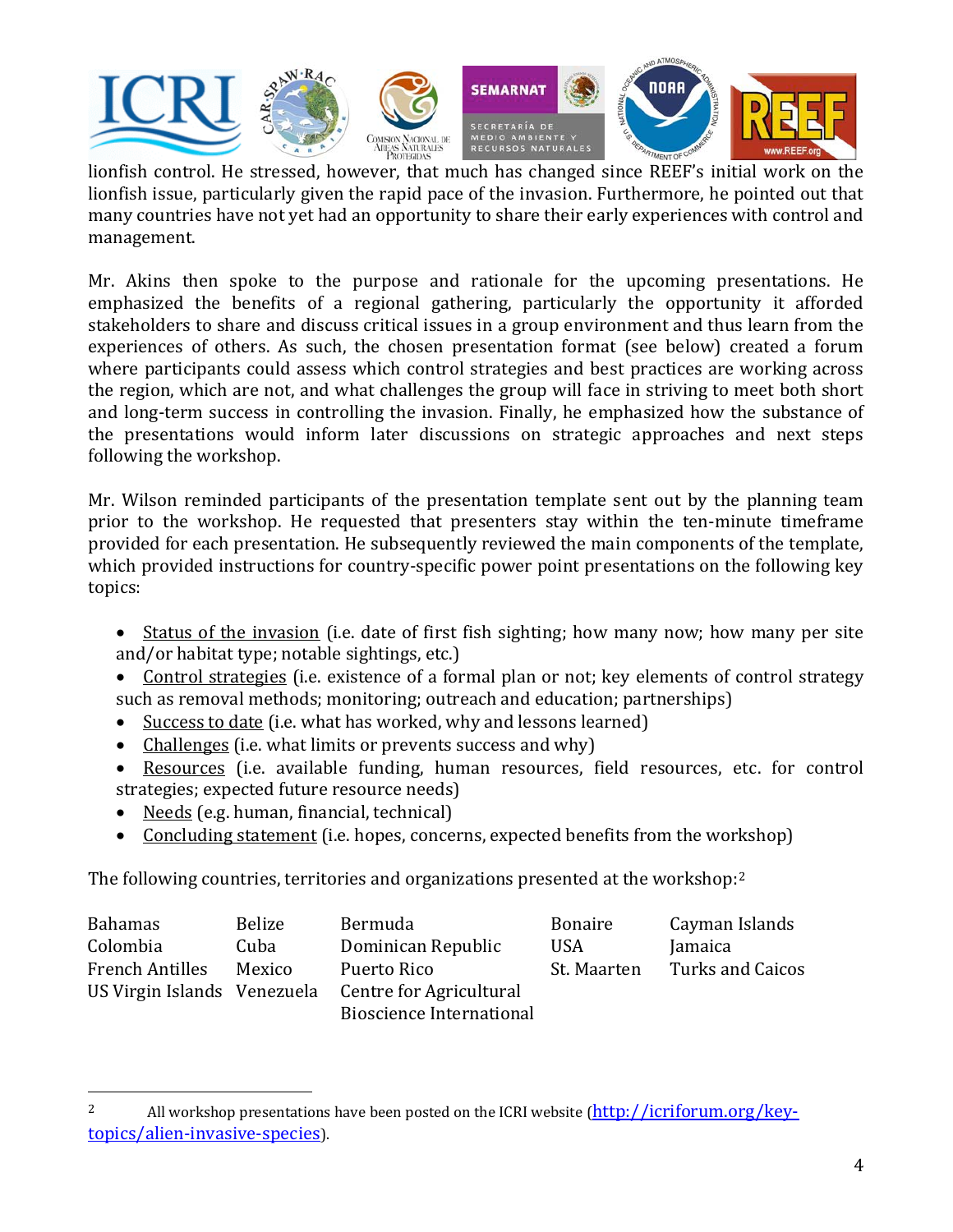

4. *Discussion of key strategy topics* 

Following completion of all presentations, Mr. Wilson opened the afternoon session by highlighting how participants would engage in open discussion, back-and-forth dialogue and brainstorming exercises throughout the remainder of the workshop. Specifically, key topics associated with lionfish control—as identified in the presentations—would be reviewed and participants would begin documenting, and in some cases refining, effective strategies linked to each topic or sub‐topic.

Mr. Wilson described how discussion of specific strategies across a broad spectrum of topics lays the foundation for an overarching regional strategic framework for lionfish control in the wider Caribbean. In addition, outputs from the discussion inform content of a 'best practices' manual for the region. Such a manual may be regionally focused yet adoptable or adaptable at a local level regardless of what stage of the invasion a country or territory was experiencing.

The presentation template ensured similar structure and content from all presenters. This enabled the planning team to conduct a rapid analysis of information following completion of the presentations. The analysis produced a draft list of key topics for opening discussion during the afternoon session. Mr. Wilson introduced and reviewed it with participants to determine the level of accuracy and completeness.

The group briefly discussed whether or not to add 'capacity building' or 'development of national response plans' as key topics. Mr. Wilson described how the planning team asked similar questions during its analysis and determined that most topics could be included under these two broad headings, but more specific topics were favored to such general terms. Finally, he asked participants if they agreed or disagreed with such rationale, during which time it was agreed not to use such broad terms.

The group subsequently identified 'resource needs' as a key topic missing from the draft list. Several participants commented on how identification and acquisition of resources consistently represents one of their biggest challenges. Other participants attempted to evaluate whether or not resource needs could be incorporated into other topics. Finally, the group as a whole agreed and recommended addition of resource needs as a primary topic requiring further discussion and exploration.

Mr. Wilson reminded participants that the initial topics list was in no way permanent, and could be adjusted by the group in the future as needed or appropriate. Following open discussion and review, participants agreed to the following key topics and sub-topics as representative of the current strategic approach to lionfish control in the region:

- 1. Education and outreach
	- a. Private sector
	- b. Govern ment
	- c. Public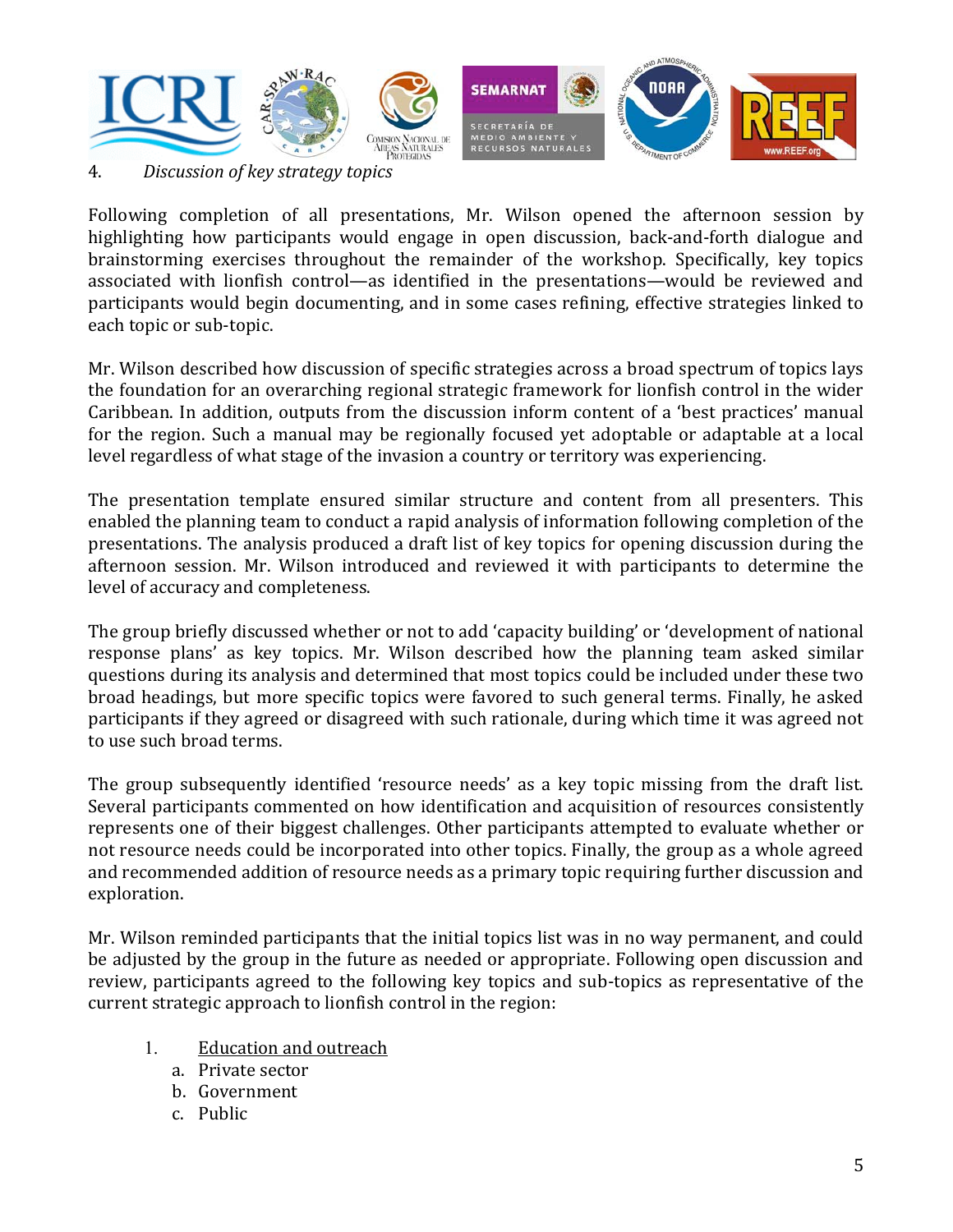









- 2. Control
	- a. Collection and handling
	- b. Training
	- c. Reporting and documentation
	- d. Incentives
	- e. Marketing for food consumption
- 3. Policies and regulations
	- a. Enabling
	- b. Limiting
	- c. Regional3
- 4. Partnerships
	- a. Volunteer rec ruitment
	- b. Cross‐sector
- 5. Resource needs
	- a. Human
	- b. Financial
	- c. Technical
- 6. Research
	- a. Priorities
	- b. Needs
	- c. Coordination

The bulleted lists below reflect the outputs of the group discussions. Each identifies and links strategies to one or more of the aforementioned key topics or sub-topics. In addition, at this stage of the workshop Mr. Wilson began using a volunteer participant to translate the discussion from English to Spanish. This followed a recommendation by several participants that such translation would ensure greater understanding and participation from Spanish speakers with limited English skills.

## EDUCATION AND OUTREACH

## *Private sector*

- Conduct workshops and trainings (dive industry, fishermen, tourism associations)
- Design and disseminate posters, stickers and printed materials (all sectors)
- Target and publish in select industry publications
- Request funding from private companies and educate in the process

<sup>&</sup>lt;sup>3</sup> This segment of the discussion was delayed until the next steps exercise at the end of day 2.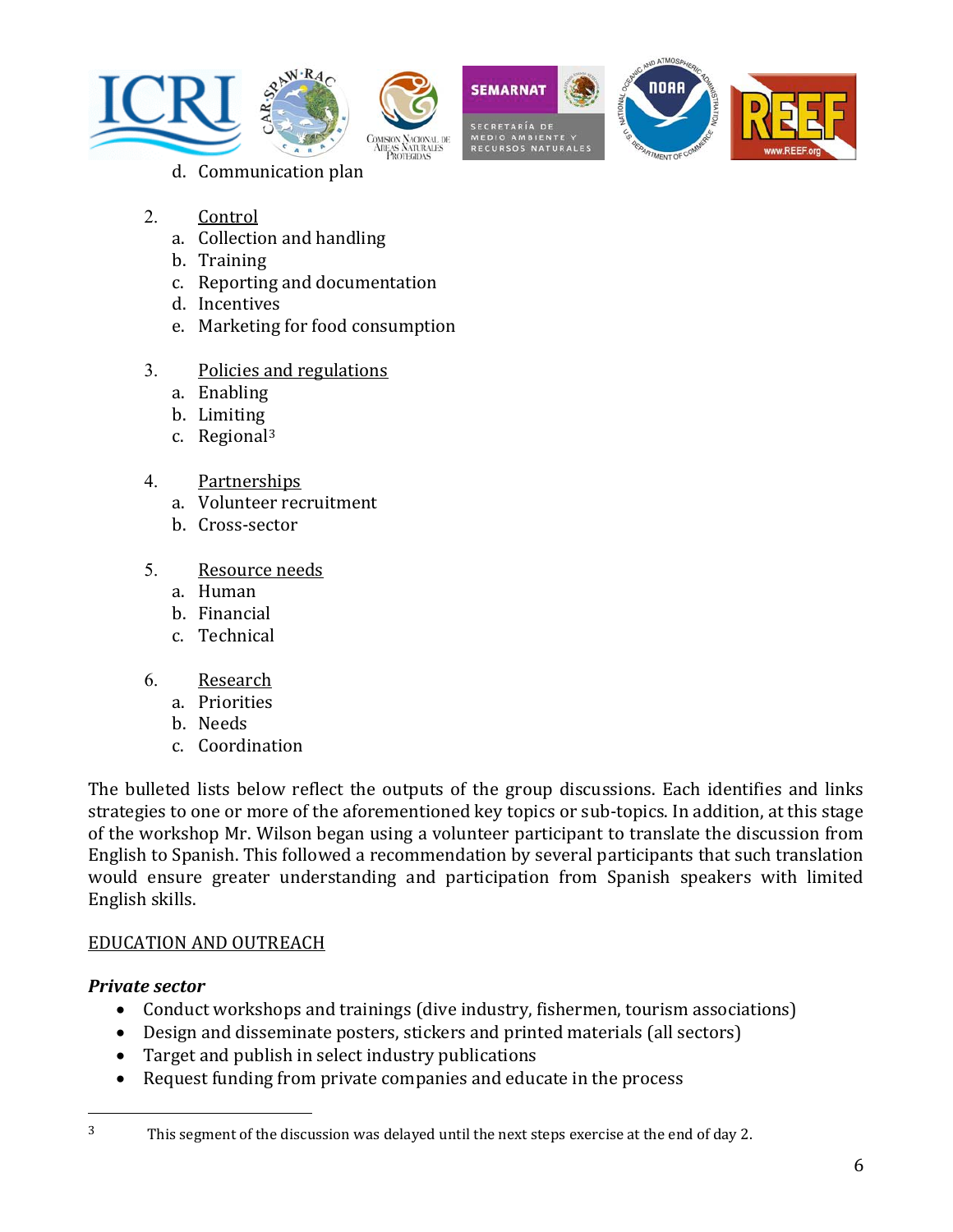









- Give presentations at trade associa tion gatherings
- Maintain reporting 'hotlines' and email (all sectors)
- Stress financial benefits of control
- Target private sector at a regional scale
- Target airports and seaports
- Promote recognition of partners (all sectors)
- Target the food and hospitality sector
- Establish a regional 'Day of the Lionfish'

### *Government*

- Disseminate results of research
- Use research data and analysis results to motivate government action
- Prepare response plan prior to invasion
- Use response plan to motivate government action
- Train and mobilize first responders (see also control/training below)
- Create network of regional bodies and governments
- Target and be persistent with political powers
- Target key government meetings and promote inter‐governmental coordination
- Conduct face to face meetings with government officials
- Utilize other stakeholder groups to engage government officials (e.g. conservation NGOs)
- Create policy briefs
- Invite officials to events and to see lionfish in the water
- Communicate an ecological and economic message to influence government officials
- Aim high and be ambitious

#### *Public*

- Engage the media with press releases and public service announcements
- Host workshops and lectures for the public
- Recruit a high level or famous individual as a spokesperson
- Build broad stakeholder involvement
- Create and host tournaments and fishing derbies
- Engage schools and universities
- Standardize informational materials for all sectors
- Use the internet and other available technology (e.g. social networking sites)
- Host 'Lionfish Tasting' events
- Host information fairs
- Create displays for aquariums and museums
- Target public health issues and hospitals •

## *Communication plan*

- Consider existing models and plans when developing education/outreach materials
- Utilize and communicate standardized information for reporting (e.g. data sheets)
- Pace the message to meet response plan goals and objectives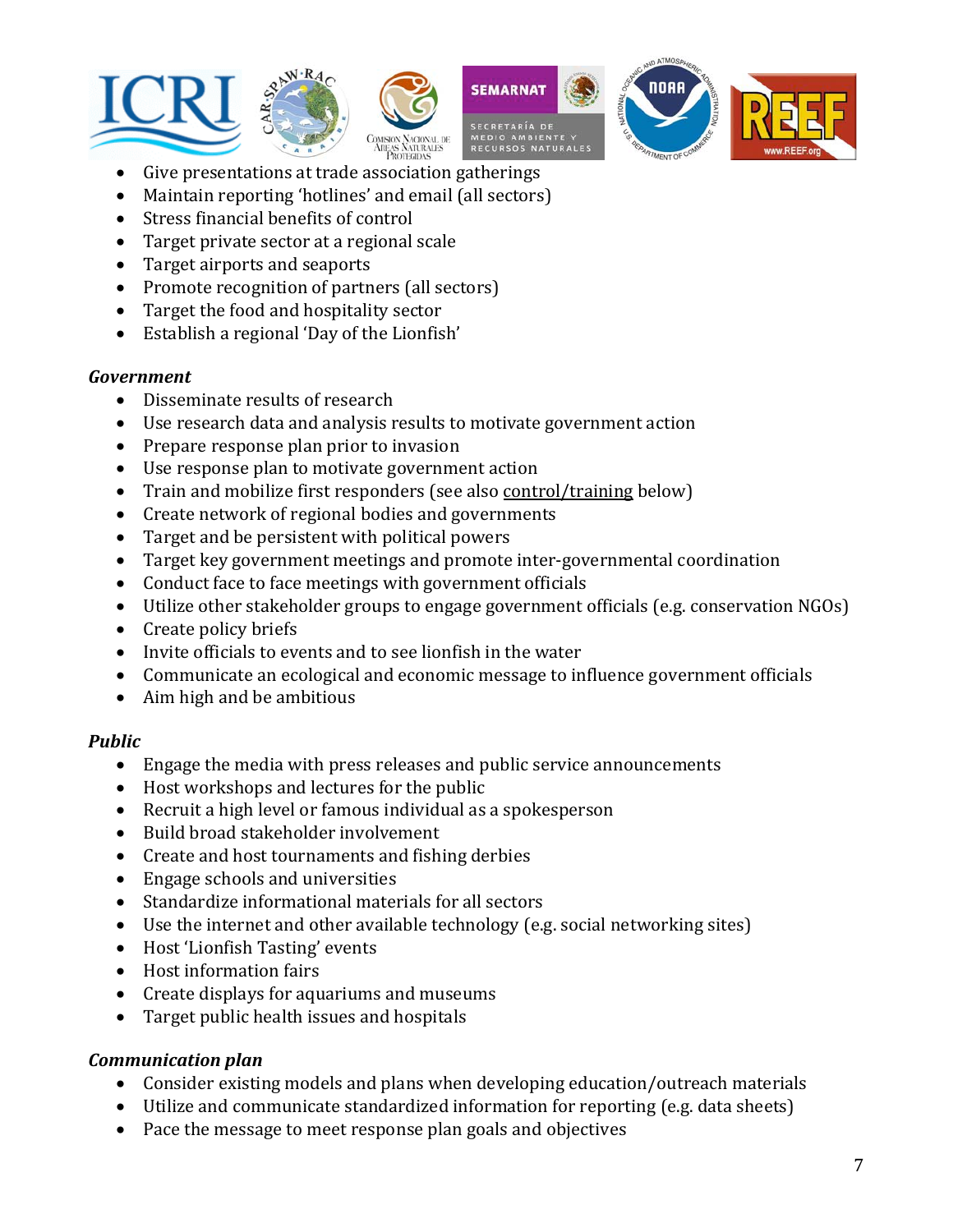

- Ensure quality control of communication and messaging
- Use peer review protocols for communication
- Maintain a central source for information with multiple formats/tools/languages
- Maintain awareness of different language requirements

Upon completing the discussion on education and outreach, Mr. Wilson adjourned day 1 of the workshop at 6 p.m.

#### **Friday, August 28th 2010 9:00 a.m. – 5:30 p.m.**

Mr. Wilson opened the workshop by providing a re-cap of day 1 and reviewing the agenda for day 2. He noted slight modification of the agenda in order to provide participants additional time to identify and refine various control strategies. In response, he informed participants of limited time available to formally construct a regional strategic framework document. He reminded participants how outputs from the strategy exercises would inform next steps and activities following the workshop. Moreover, he again stressed that the cumulative outputs of the workshop provide the foundation of a regional strategic framework for lionfish control in the wider Caribbean that may be further developed in the future. And finally, he reminded participants how their combined experiences inform development of a 'best practices' manual based on regional level knowledge yet adoptable or adaptable to meet local circumstances, needs and challenges.

1. *Disc ussion of key strategy topics continued*

## **CONTROL**

## *Collection and handling*

- Provide education and training on safe handling and environmentally sensitive techniques (see also in training below)
- Prioritize control (e.g. establish rationale, type, location and frequency of control)
- Conduct passive marking prior to capture
- Conduct targeted searches

## *Training*

- Conduct in-water training to motivate volunteers and enhance effective control
- Facilitate 'Train the Trainers' programs
- Provide training on how to construct removal gear
- Provide training on first aid and medical response (see also education and outreach/government above)
- Provide cooking classes and training on food consumption
- Collaborate with the dive industry and fishermen (see also education and outreach/private sector above)
- Establish protocols for proper use of specimens following collection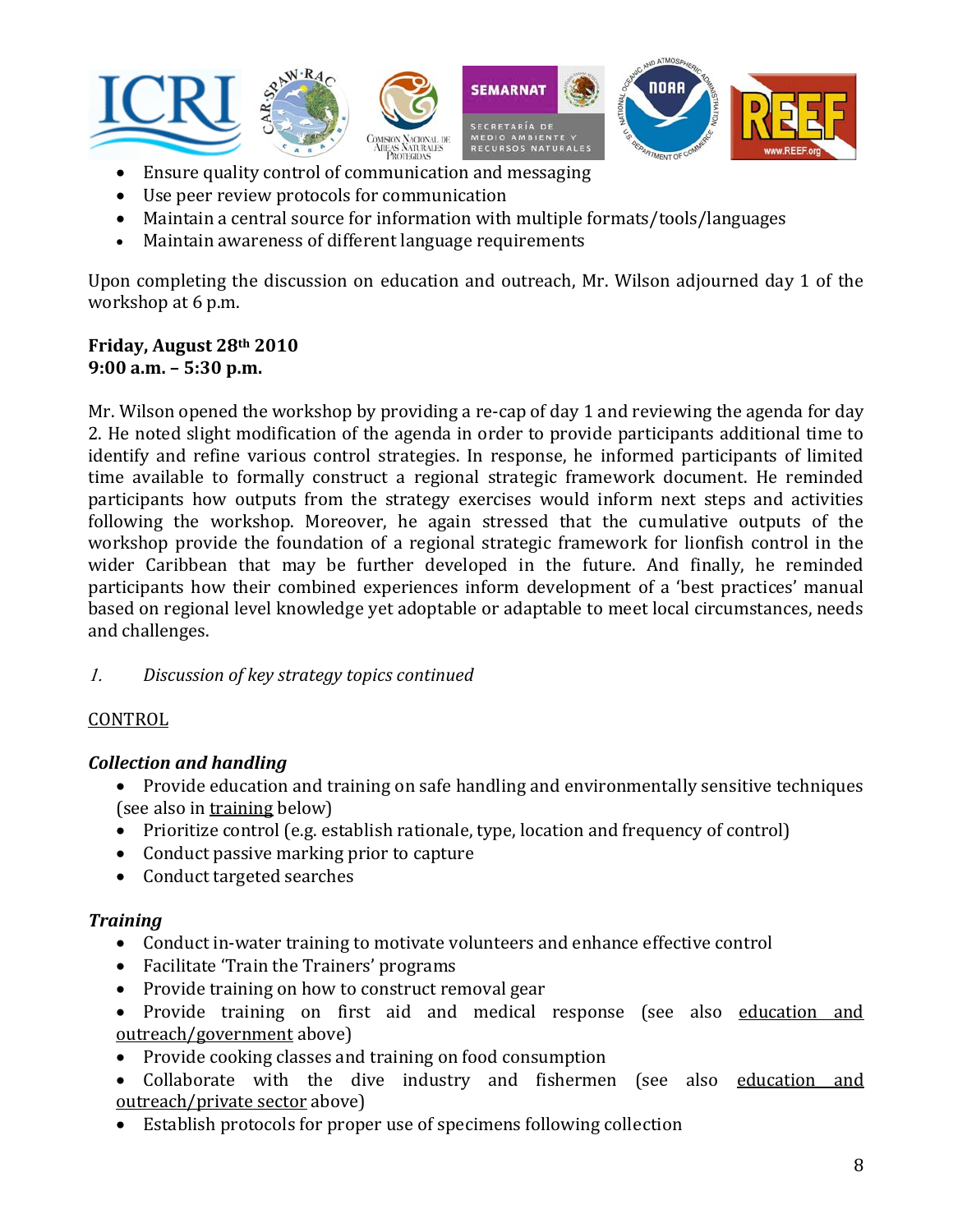

• Use available online technology

### *Reporting and documentation*

- Standardize approaches (e.g. format, criteria, frequency, etc.) for reporting (see also research priorities/coordination below)
- Maintain regional and national nodes for reporting: centralized database and source for information (see also <u>education and outreach/communication plan</u> above)
- Develop a comparative matrix for different ways to report and maintain data
- Simplify the reporting approach/method for volunteers and others
- Link collection to reporting
- Establish a mechanism to measure food consumption rates •
- Link reporting to education (locally, nationally and regionally)

#### *Incentives*

- Establish tournaments and derbies
- Create 'adopt‐a‐reef' programs
- Recognize efforts of volunteers and partners
- Provide discounts for purchase of scuba equipment
- Purchase, in whole or in part, removal gear for volunteers (e.g. fishermen)
- Promote individual food consumption (i.e. 'catch your own dinner')
- Create tax incentives or other government incentives (e.g. dive operator participation, fishermen licensing, etc.)
- Include control strategies in management plans, business plans, and reports for groups see king funding
- Use bounties if/when appropriate
- Provide direct government payments if/when appropriate
- Generate prizes and rewards for removal
- Establish and maintain national records (e.g. biggest fish/most fish captured)
- Award academic credits to university students for community service
- Promote lionfish control as a 'Green Initiative'

#### *Marketing for food consumption*

- Educate the public about lionfish as a food resource
- Clarify negative perceptions about the dangers of lionfish
- Develop links between supply and demand for lionfish
- Find alternative products (e.g. pet food, fertilizer, pharmaceuticals, etc.)
- Highlight the risks of creating a market for lionfish (i.e. fishermen interest to 'grow and mai ntain' lionfish on the reef)
- Highlight lionfish consumption as a 'green alternative' to other fish species
- Ensure quality control of product (e.g. quality of meat or presence of toxins)
- Recruit marketing experts
- Be open to creative marketing, yet bring a balanced perspective to limit economic and cultural 'acceptance' of an invasive species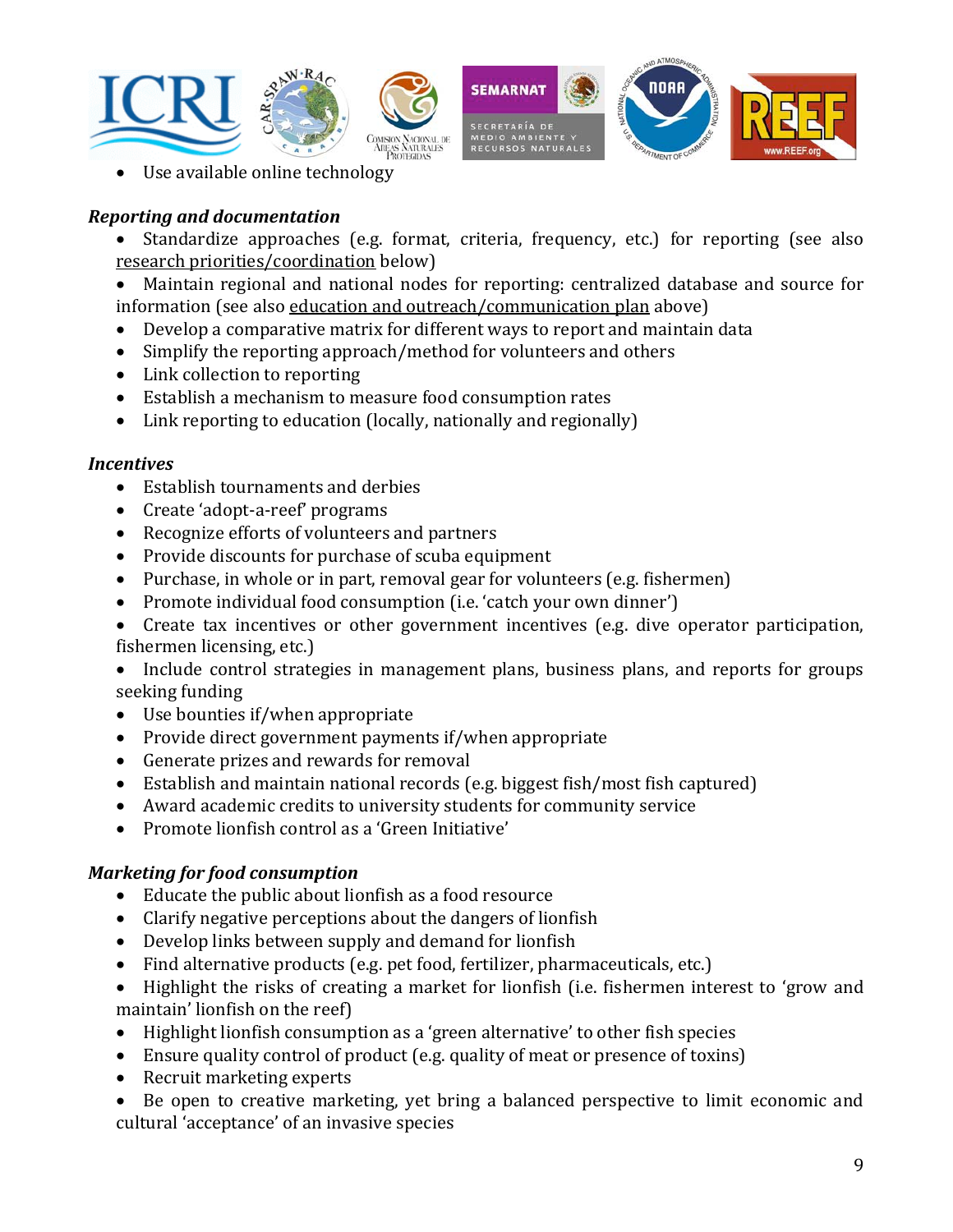

- Consider government subsidies (e.g. like agriculture, farm, export, etc.)
- Establish a campaign in partnership with the aquarium industry
- Consider marketing strategies for all sizes of fish
- Ensure that the invasive (negative) nature of lionfish in the Caribbean is highlighted in all mar keting materials
- Link decline in lionfish to restoration of native fish populations

#### POLICIES AND REGULATIONS

#### *Enabling*

- Establish free use of legal fishing gear (e.g. no licensing fees)
- Permit special gear types
- Prohibit import of lionfish and other potentially damaging invasive species
- Connect penalties to prohibitions
- Streamline regulations
- Permit removal within MPAs
- Apply protected area and fishery management plans to enhance protection of indigenous and endangered species
- Identify gaps in existing policies and regulations in order to promote economic use of lion fish
- Review sustainable fishery regulations relative to invasive species
- Establish lionfish as a unique fishery
- Consider regulations for disposal of captured specimens
- Establish an inter-disciplinary technical advisory committee
- Develop and formalize national response plans consistent with different stages of the inva sion
- Adopt or adapt compatible policies and regulations from other countries
- Ensure consistency between national regulations and international treaties and agreements

#### *Limiting*

- $\bullet$  Change and/or adapt regulations to permit restricted gear where appropriate or needed
- Evaluate and streamline regulations regarding commercial sale of lionfish
- Compile a list of limiting regulations and authorities (national and regional as appropriate)
- Streamline the regulatory process by issuing special exemptions or rules instead of changing regulations
- Consult and coordinate with appropriate experts and authorities to effectively interpret the law
- Involve enforcement officials and prosecutors where appropriate or needed
- Involve diverse stakeholders to achieve goals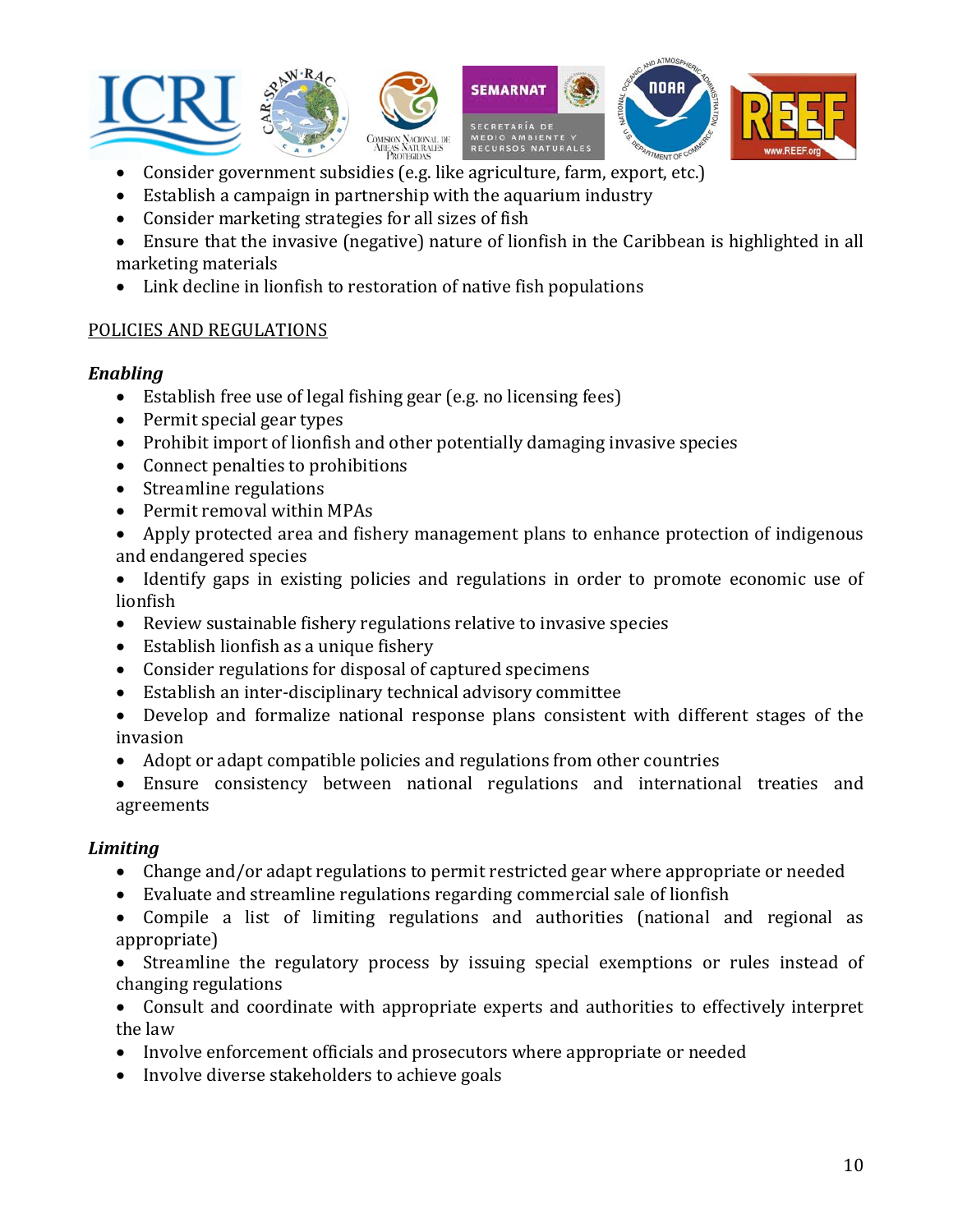

#### PARTNERSHIPS

#### *Volunteer recruitment*

- Utilize the media to target key stakeholder groups
- Maintain a call in 'hotline' and email listserv (see also education and outreach/private sector above)
- Build networks of volunteers
- Develop formal volunteer programs and partner with others as appropriate
- Target schools, dive shops, universities, fishermen associations, and community groups
- Use lionfish events as a recruitment tool (e.g. workshops, tournaments, community mee tings)
- Access skilled people through established programs (e.g. research programs)
- Address liability issues when developing a volunteer program
- Create non‐cash incentives for volunteers
- Consider non-traditional uses of volunteers
- Identify desired incentives (i.e. what would motivate volunteers)
- Document in-kind contributions

#### *Crosssector*

- Involve all sectors in development of national lionfish response plans (public, private, civil soc iety)
- Maintain diverse membership on lionfish committees and working groups
- Conduct outreach to sectors other than one's own
- Identify decision makers in target partner organizations
- Identify partner benefits and needs
- Use online tools to link sectors
- Explore unconventional partnerships

## RESOURCE NEEDS[4](#page-10-0)

*Human (significant overlap with education and outreach/volunteer recruitment section)*

- Dedicate government staffing and resources
- Engage and change behavior of poachers in favor of lionfish capture

#### *Financial*

- Target available government funds
- Target funds from the tourism sector
- Target external funders (e.g. private foundations, bi-lateral and multi-lateral agencies)
- Target national conservation funds
- Create a trust fund

<span id="page-10-0"></span><sup>&</sup>lt;sup>4</sup> The facilitator noted that the workshop did not afford sufficient time to address this topic in detail. He acknowledged its importance and the need for it to be addressed in greater detail in the future.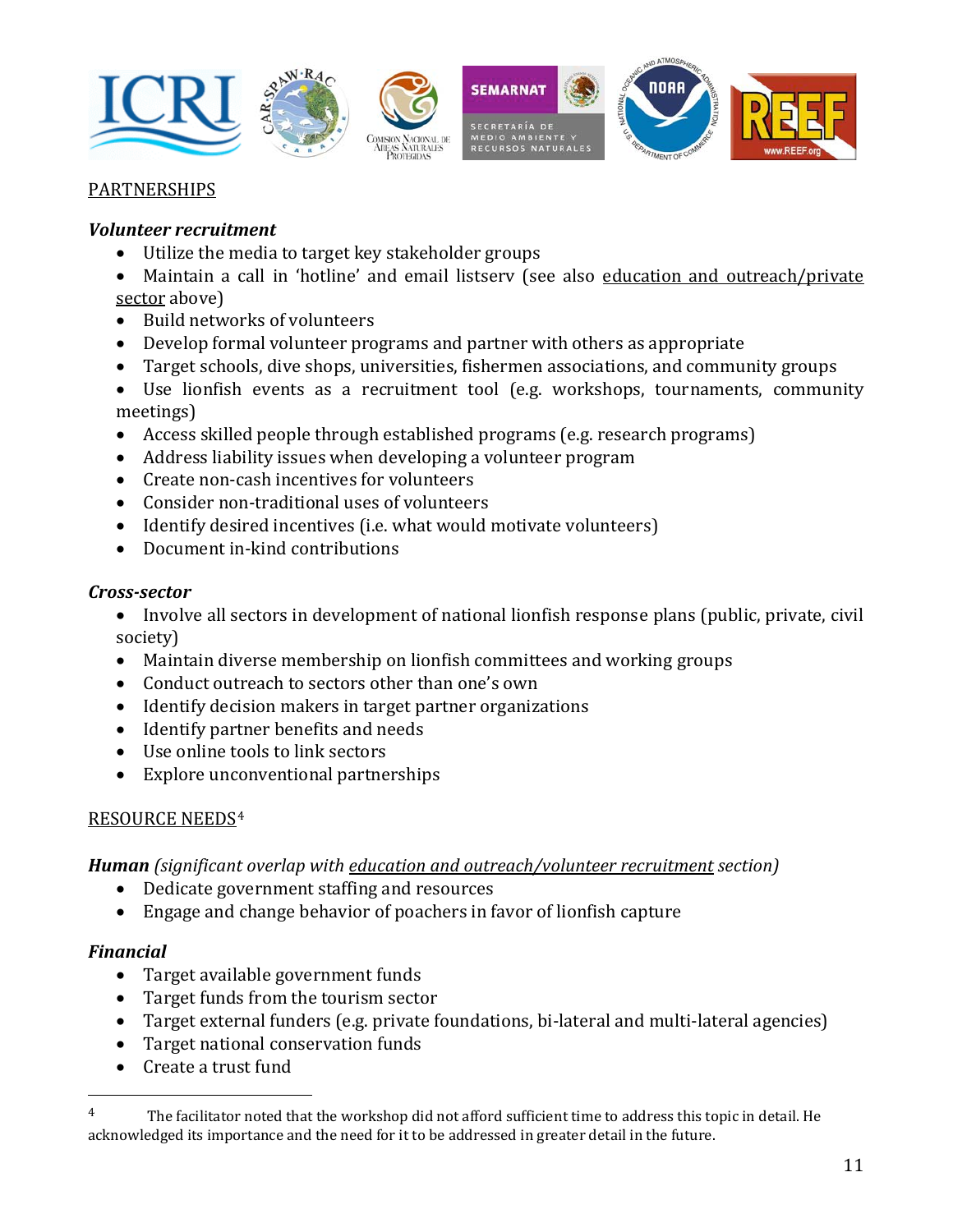









- Acquire sponsorships
- Seek voluntary money contributions
- Promote exchange/trade/barter programs
- Conduct 'willingness to pay surveys' with visiting tourists
- Appeal to civic responsibility
- Generate revenue through sale of promotional materials
- Host public and private fundraising events
- Establish fees based on natural resource penalties
- Be creative with existing funds

## *Technical (significant overlap with financial above)*

- Promote information sharing between local groups and between countries
- Approach external funders
- Partner with others to access expertise and additional material resources (government agencies, NGOs, community groups)
- Create peer and information exchange programs
- 'Piggyback' on other research

## LIONFISH RESEARCH

Following extensive brainstorming and discussion on the strategies linked to each key topic—1) education and outreach, 2) control, 3) policies and regulations, 4) partnerships, and 5) resource needs—Mr. Wilson opened a discussion on research. He began by recognizing the complex nature of the subject. He then described the purpose of the discussion as seeking to generate ideas and identify priorities, rather than articulating strategies or striving to achieve consensus on the overall future direction of scientific research (see bullets below).

NOAA lionfish researcher James Morris provided additional commentary to frame the context of the discussion. He highlighted the connection between the identification of research needs; acquisition of funding; process of conducting scientific research; and generation of results that inform effective management. He emphasized how initial identification of priorities by this group may catalyze research in the near term, and potentially help create new funding opportunities for researchers that in turn could support managers and others in their efforts to control lionfish.

Mr. Wilson subsequently described how analysis of the country and territory presentations generated a detailed list of identified research needs. Prior to showing the list to the group, he facilitated a brief discussion to determine if participants held similar viewpoints regarding research priorities. Mr. Wilson asked participants to identify their most pressing needs by considering the most important questions they need answered. He reminded the group that this was a simple brainstorming exercise. As such, consensus was not a goal nor would participants, due to time constraints, discuss or debate the merits of any identified research need.

Finally, Mr. Wilson acknowledged that some presentations demonstrated control strategies informed by research, whereas others noted how lack of coordination on research inhibits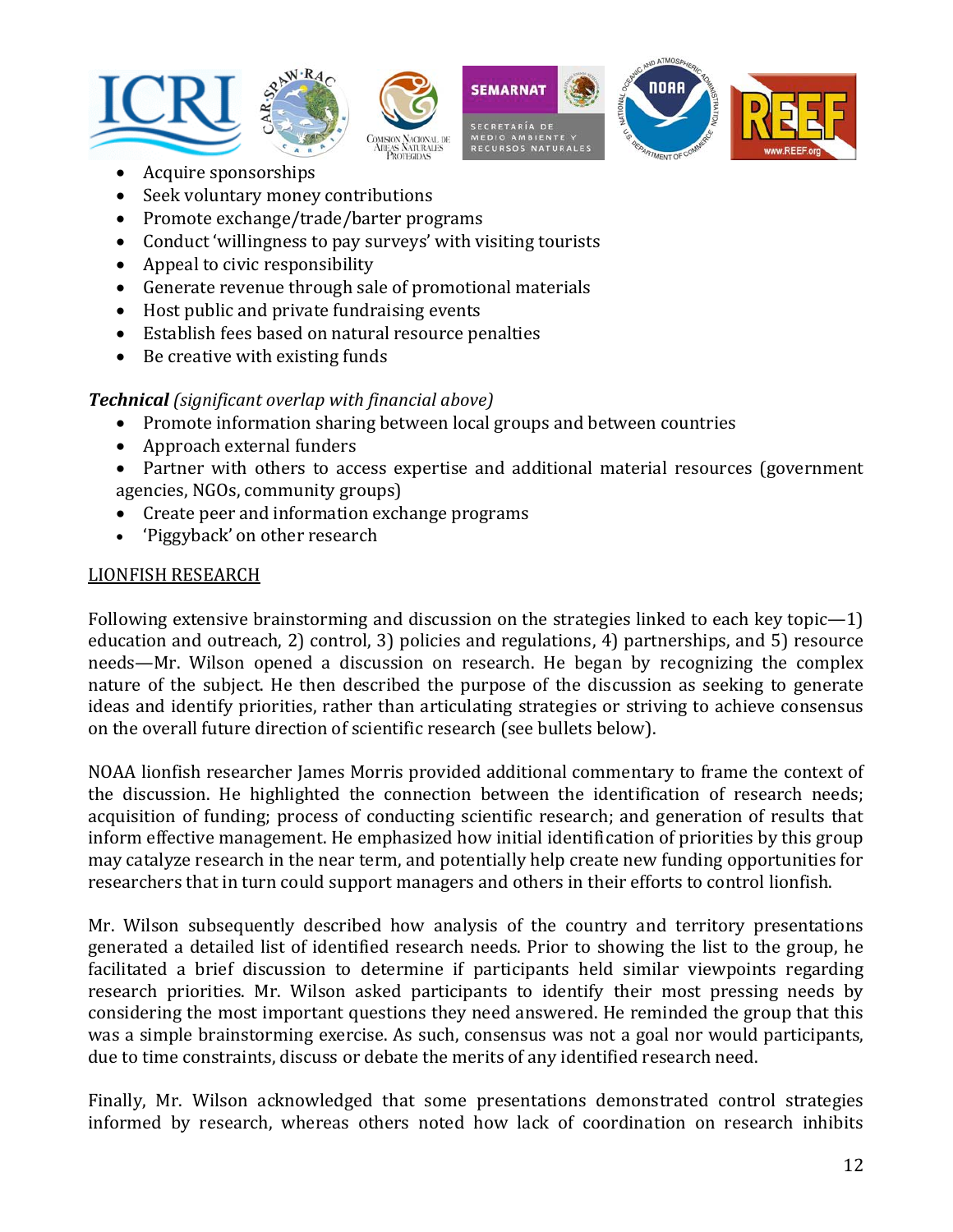

coordination could improve across the region.

#### **PRIORITIES**

- Assign socioeconomic value to lionfish impacts
- Model projected expansion of the invasion, including larval dispersal
- Conduct and widely disseminate applied research on how to maximize catch and minimize by‐catch
- Conduct and widely disseminate applied research on how to effectively target lionfish in dee p water
- Standardize research methods as needed or appropriate
- Determine effectiveness of removals
- Highlight the risk or lack thereof regarding Ciguatera associated with lionfish
- Explore connectivity issues
- Conduct spatial monitoring of lionfish
- Investigate sterilization as a potential control method
- Investigate invasive/native species interaction

#### **NEEDS**

#### *Control and management*

- Improve understanding of best management practices and the most effective removal tech niques
- Assess densities and population statistics (see also monitoring and assessment below)
- Improve understanding of how to create market demand for consumption

#### *Monitoring and assessment*

- Conduct ongoing surveys of reefs and other coastal ecosystems (e.g. mangroves, sea grass bed s, artificial reefs)
- Acquire lionfish data from dive operators and fishermen
- Access data from tournament catches
- Access relevant data from other projects
- Access data based on 'hotline' reports

#### *Economic impacts*

- Assess impacts on the tourism industry
- Assess impacts on commercial and artisanal fishing
- Assess impacts on livelihoods
- Assess impacts on human health

## *Ecological impacts*

• Conduct comprehensive assessment and evaluation of ecological impacts (biodiversity)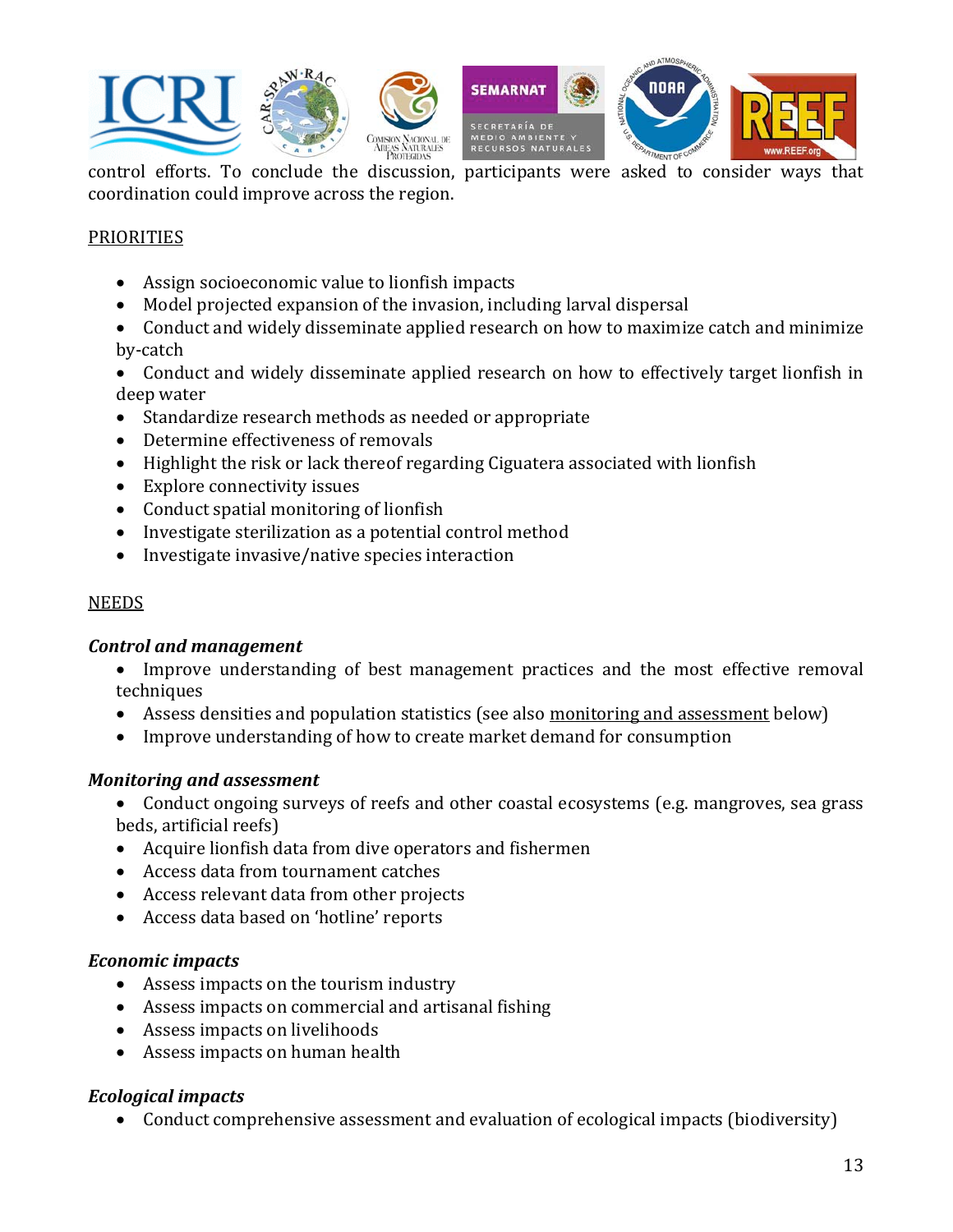







- Assess and evaluate impacts to MPAs
- Assess and evaluate effects on coral reef recruitment •
- Improve understanding of native species displacement

## *Biology and Ecology*

- Identify 'hotspot' locations (invasion zones)
- Improve understanding of larval distribution patterns
- Improve understanding of reproduction
- Improve understanding of native species predator/prey relationships

## COORDINATION

- Standardize and streamline methods as needed or appropriate (see also research priorities above)
- Identify and coordinate to minimize overlaps between lionfish research and data collection associated with other investigations
- Share and discuss research results at international conferences: Specially Protected Areas and Wildlife (SPAW), International Coral Reef Initiative (ICRI), Gulf and Caribbean Fisheries Inst itute (GCFI), International Tropical Marine Ecosytem Management Symposium (ITMEMS)
- Use list servers to widely disseminate information: Coral‐List, CaMPAM, GCFI
- Engage in direct cross sector communication between researchers, resource managers and other relevant agencies, NGOs and civil society groups
- Identify a technical focal point for information sharing (see also education and outreach/communication plan above)
- Promote information exchanges between MPAs and other relevant agencies, NGOs and civi l society groups
- Integrate a lionfish component into other ongoing research and data collection
- Improve coordination between funders of research

## 2. *Identification of next steps*

Mr. Wilson described the final discussion of the workshop as a brainstorm focused on next steps. He reminded the group how over the course of two days they had built the foundation of a regional strategic framework aimed at controlling lionfish in Caribbean waters. He then introduced two key questions to initiate discussion of follow up actions that enable the group to continue the process—in other words, activities that need to happen in the weeks and months following the first‐of‐its‐kind *Regional Lionfish Strategy Workshop*, and ways that workshop participants and others across the region can improve communication and collaboration on the issue. He pointed out how the discussion would attempt to answer the following questions:

- 1. How does this group envision itself collaborating in the near and long term future?
- 2. What regional mechanisms and institutions may strengthen this group's efforts?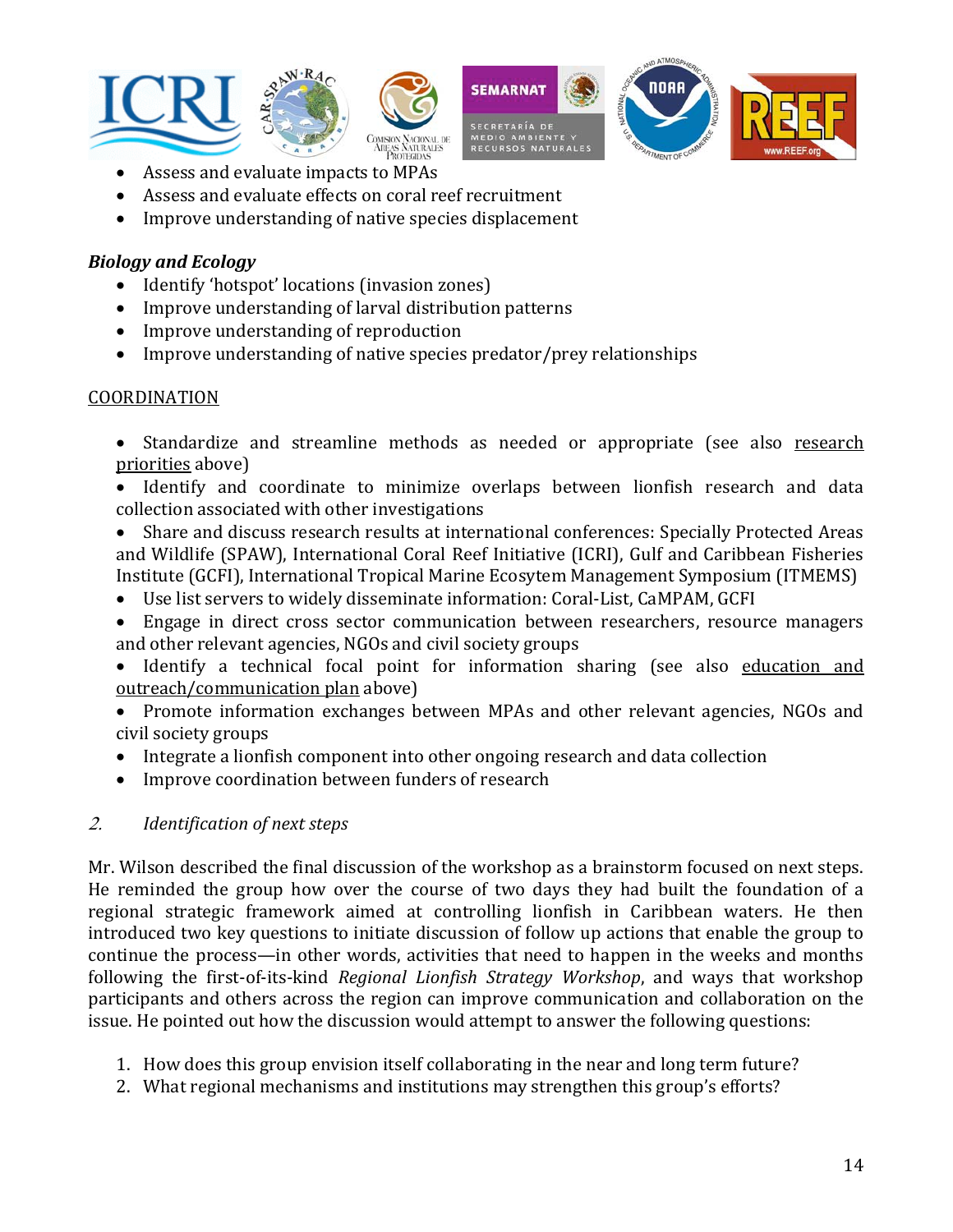

sustain collaboration amongst this group and with others in the region. In response, participants considered formation of a regional‐level 'working group' or 'task force' to address the lionfish issue. Participants contributed ideas to how such a working group may be structured, who would be involved, and what would be needed to sustain such a body. In addition, the group discussed the most important and effective means to disseminate the results of the workshop, and both recruit and assist countries, territories and stakeholder groups not present.

To begin addressing the second question above, Mr. Wilson made reference to an earlier presentation provided by Franck Gourdin, regional coordinator for the Specially Protected Areas and Wildlife (SPAW) protocol. Mr. Gourdin spoke briefly about how SPAW—managed by the United Nations Environment Program – Caribbean Environment Program—may strengthen development and implementation of a regional strategic framework for control of the lionfish in the wider Caribbean.

Specifically, Mr. Gourdin emphasized how SPAW could strengthen regional coordination, regulation, and common policing related to research, trade, education and program development on lionfish issues. He also stressed how SPAW could serve as a link between lionfish experts and decision makers. Finally, he highlighted the importance of presenting the results of the workshop at the upcoming SPAW conference in Montego Bay, Jamaica in October 2010.

Mr. Wilson then tasked the group identify additional regional or sub-regional mechanisms and nstitutions that may strengthen both development and implementation of a regional strategic i framework. Results of both discussions are included in the bullet list below.

## NEXT STEPS

## *Develop a regional lionfish 'working group' for the wider Caribbean*

Facilitate collaboration through development of a regional 'working group' or 'task force':

- Ensure composition reflects diverse membership of professionals and countries
- Define vision, mission and guiding principles
- Determine how the working group will be led
- Identify needs to ensure durability of the working group
- Create an organogram to build working group structure
- Identify and apply lessons learned from similar initiatives

Define a clear message with supporting data about:

- The current status of the lionfish invasion and ongoing control efforts
- Newly established regional collaboration among countries and stakeholder groups
- Needs and help required to resolve current and expected future challenges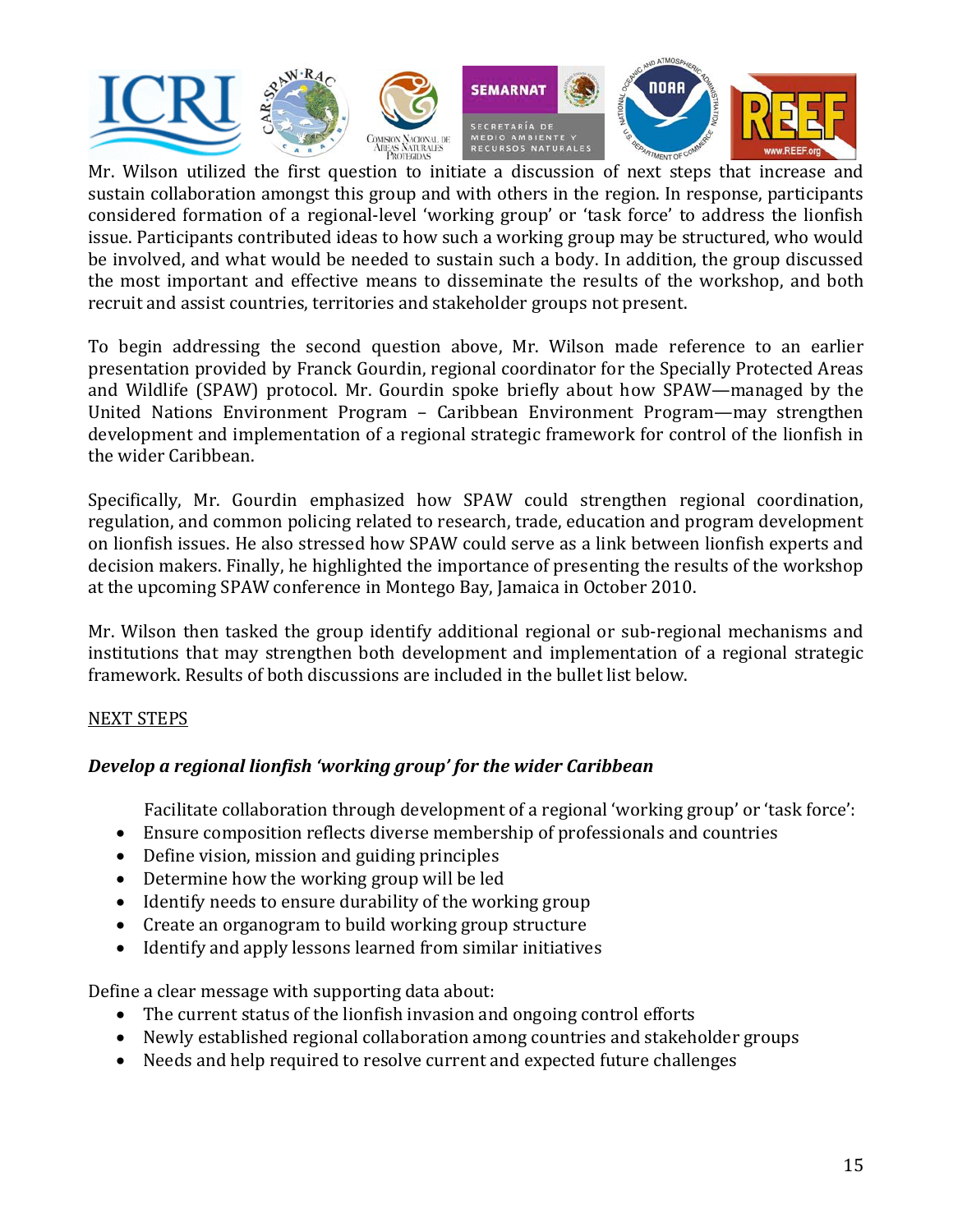

Share lessons learned:

- Reconvene the group to share success stories and address ongoing challenges
- Create a central source for information, and workshop participants and others begin using and contributing to this source

### *Disseminate workshop summary/outputs*

- Share workshop summary/outputs at upcoming regional meetings and conferences (e.g. SPAW, GCFI, ICRI, ITMEMS)
- Determine the most effective way to make collaboration and the lionfish message go 'viral' across the wider Caribbean
- Utilize workshop outputs to garner support from high level government officials back hom e (participants)
- Incorporate workshop outputs into a regional marine invasive species strategy
- Assist countries not present at the workshop in preparing for the lionfish invasion
- Communicate workshop outputs to regional Caribbean fisheries mechanisms
- Use workshop outputs to develop and disseminate a 'best practices' manual
- Conduct outreach to non-Caribbean countries

## *Acquire additional suppo rt*

Fundin g and recruitment:

- Identify additional potential funding sources
- Recruit participation and collaboration from countries not present at the workshop

Identify regional mechanisms to support implementation of a regional lionfish strategy:

- United Nations Environment Program Caribbean Environment Program (UNEP-CEP) under the Specially Protected Areas and Wildlife Protocol (SPAW)
- Caribbean Fisheries Management Council (CFMC)
- Western Central Atlantic Fishery Commission (WECAFC)
- NOAA International Coral Reef Conservation Program (NOAA CRCP)

Identify sub-regional bodies to support implementation of a regional lionfish strategy:

- Organization of Eastern Caribbean States (OECS)
- Organización del Sector Pesquero y Acuícola de Centroamerica (OSPESCA)
- Caribbean Regional Fisheries Mechanism (CRFM)
- Development Consultants Network (DCN)
- Netherlands Antilles Coral Reef Initiative (NACRI)

## *Control and research*

- Identify priority control areas and establish short and long range strategic goals
- Initiate regional coordination of research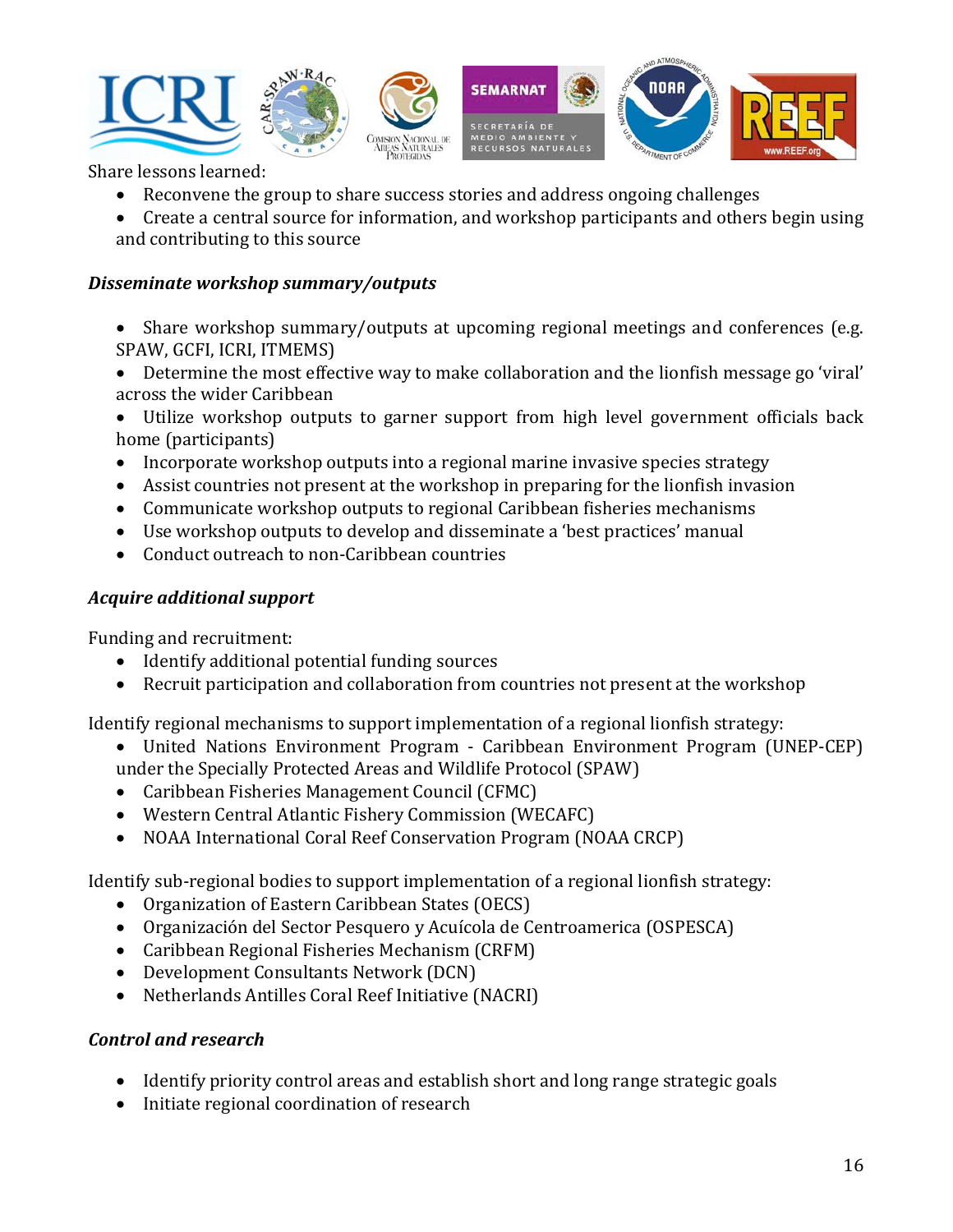

3. *Workshop conclusion*

Mr. Wilson began closing remarks by reminding participants that the first ever *Regional Lionfish Strategy Workshop* represented the beginning of dialogue and collaboration, and recognized that everyone had a great deal of work ahead of them in addressing the lionfish invasion. He acknowledged that several issues had been placed in the 'parkin[g](#page-16-0) lot' during the course of the workshop and thus required further discussion by the group.<sup>5</sup> These issues included the f ollowing:

- Identify and coordinate the most effective methods to share research and influence decision makers
- Create a matrix that highlights the pros/cons/costs and other criteria for various gear types used to control lionfish in the wider Caribbean;
- Explore how to use international agreements in support of regional control of lionfish in the wider Caribbean
- Consider export channels for lionfish (both fishery and aquarium trade) from the wider Car ibbean (strong disagreement on this issue amongst the group)
- Consider secondary impacts of the lionfish invasion in the wider Caribbean

Mr. Wilson thanked Ms. Estrella Malca, NOAA research associate, for her assistance with translation during the course of the strategy brainstorm exercises. He informed all participants that a workshop summary would be disseminated by September 2010.

Finally, Mr. Wilson provided planning team members an opportunity to make closing remarks. Both individually and collectively—Lad Akins (REEF), James Morris and Scot Frew (NOAA), and Ricardo Gomez Lozano and Alfredo Arellano Guillermo (CONANP)—thanked participants for their attendance and hard work during the course of the two-day workshop. Each expressed enthusiasm for and stressed the importance of enhanced collaboration and coordination on lionfish issues across the wider Caribbean. Finally, the planning team thanked supporters of the workshop, including the French government, NOAA, the SPAW‐RAC, ICRI and all the individuals who made the event possible.

At 5:30 p.m. Mr. Wilson adjourned the workshop.

<span id="page-16-0"></span> $5$  The parking lot is a technique that allows a facilitator to maintain focus of a group conversation by temporarily putting aside or 'parking' an issue while still validating its importance and acknowledging the need to re‐visit the issue at a later time.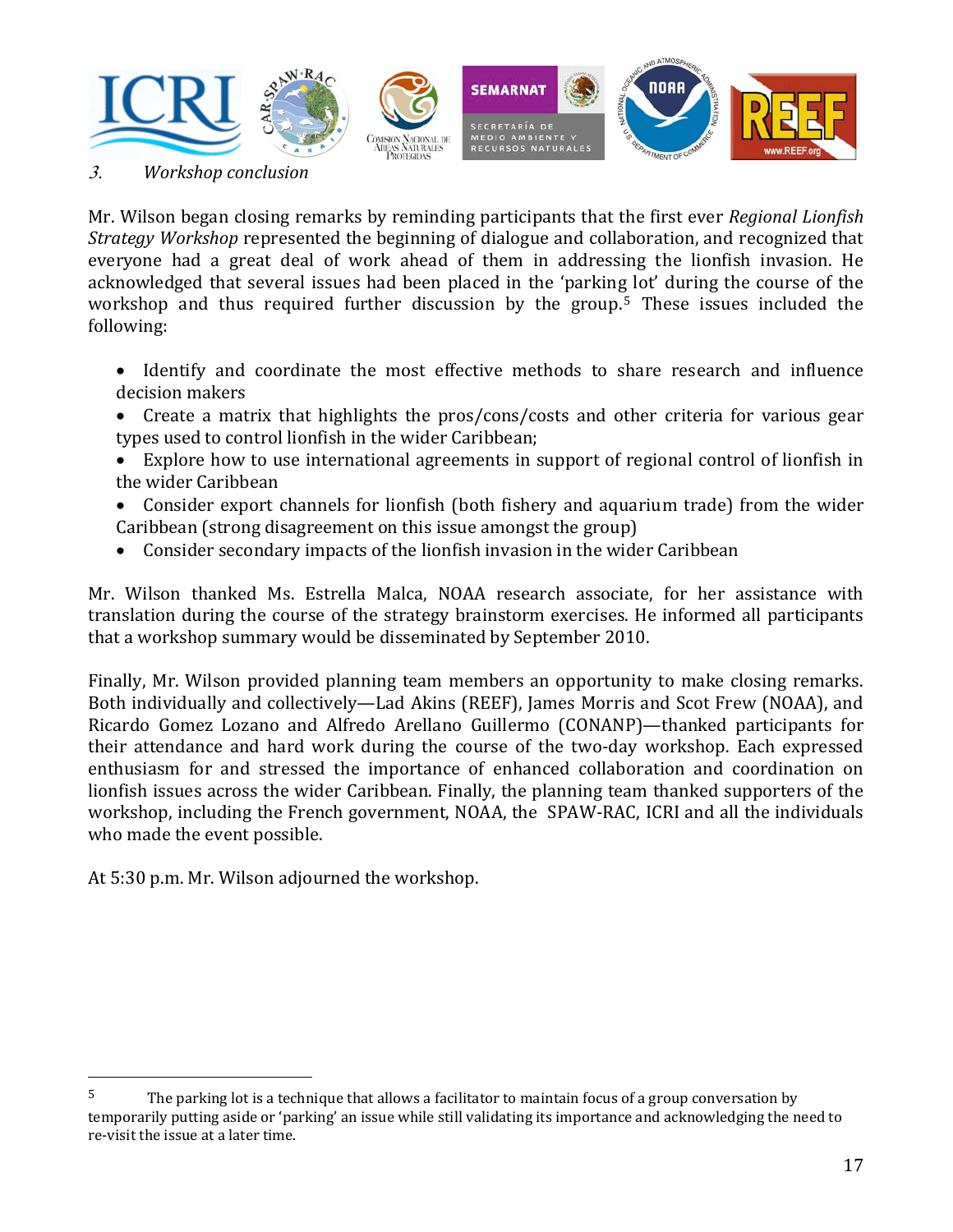









Appendix 1. Workshop Attendees

## **Country and Territory Representatives**

Alfredo Arellano *Regional Director of CONANP Quintana Roo, Mexico*

Anabel Leyva Rojo *CONAPESCA, Mexico*

Camilo Trench *Discovery Bay Marine Laboratory Jamaica* 

Craig Lillyestrom *Director, Marine Resources Division, Department of Natural and Environmental Resources Puerto Rico*

Estrella Malca *Protected Resources and Biodiversity Division, National Marine Fisheries Service, NOAA USA*

Francisco Eduardo Ursúa Guerrero *CONANP Mexico*

Gamble, Lloyd R. *Foreign Affairs Officer, Invasive Species US State Department USA*

Isaias Majil *Marine Protected Areas Coordinator Belize*

Kelvin Serrano *Marine Resources Division Puerto Rico*

Margarita García Martínez *CONANP Mexico*

Marisol Torres Aguilar *CONANP Mexico*

Ana Isabel González Martínez *CONANBIO Mexico*

Bradley Johnson *Research Officer Department of Environment, Cayman Islands*

Chris Flook *Coordinator of Lionfish Research, Bermuda Aquarium Museum and Zoo Bermuda*

Dave Gulko *CSI ICRI, Committee on Coral Reef Enforcement and Investigation USA*

Fabien Vedie *E nvironment State Service I sla Martinique, French West Indies*

Franck Gourdin *Project Coordinator at the SPAWRAC Guadeloupe, French West Indies*

Georgia Born Schmidt *C ONABIO M exico*

Jaime Manuel González Cano *CONANP MPA Director Cancun Mexico*

Kemit‐Amon Lewis *Coral Conservation Manager, the Nature Conservancy USVI*

María del Carmen García Rivas *CONANP MPA Director – Banco Chinchorro Mexico*

Marlon Hibbert *Fisheries Officer Department of Environment and Coastal Resources (DECR), National Environment Centre Turks and Caicos*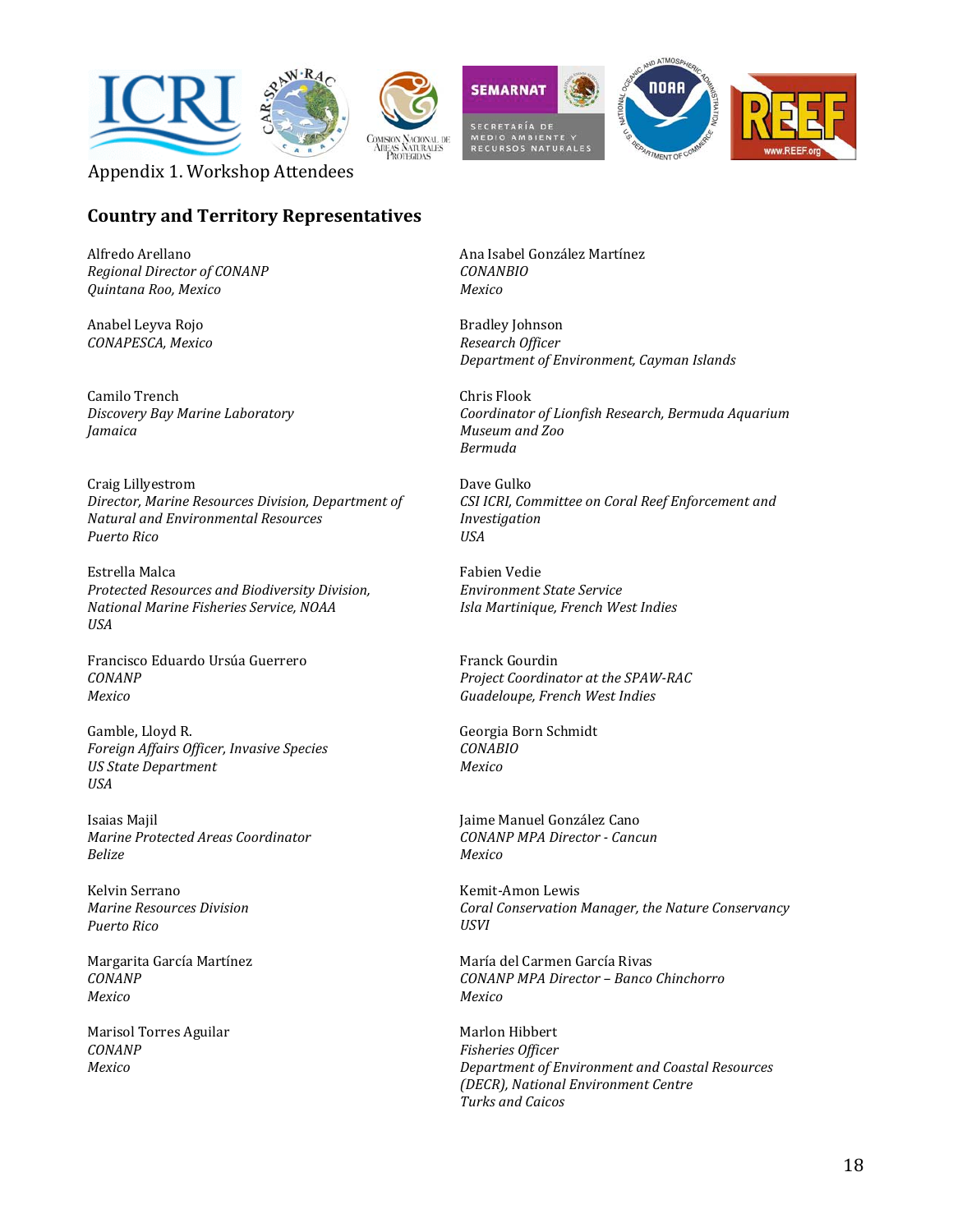



Michael Braynen *D irector, Department of Marine Resources B ahamas*

Naitram (Bob) Ramnanan *P roject Manager, Caribbean and Latin America, CABI T rinidad and Tobago*

#### Noemi Peña

*Departamento de Recursos Naturales y Ambientales Biologo III, Laboratorio de Investigaciones Pesqueras, DRNA Puerto Rico*

Pedro Chevalier Monteagudo *J.Dpto.Acuariología Acuario Nacional de Cuba Cuba*

Raul Villaseñor *CONAPESCA Mexico*

Roberto Mendoza *Profesor Investigador Departamento de Fisiología y Ecología de Organismos Acuáticos, Universidad Autónoma de Nuevo León Mexico*

Tadzio Verboets *M anager, Nature Foundation St. Maarten N etherlands Antilles*

#### **Planning Team**

Laddie Akins *Director of Operations Reef Environmental Education Foundation USA*

Ricardo Gomez Lozano *C ONANP MPA Director – Cozumel M exico*

James Morris *National Centers for Coastal Ocean Science, National Ocean Service, NOAA USA*

Hélène Souan *Guadeloupe SPAW Regional Activity Center*







Nacor Bolaños *Biólogo con énfasis en Biología Marina Subdirección de Gestión Ambiental CORALINA Columbia*

Nancy Daves *Capacity Building Coordinator, Office of International Affairs, National Marine Fisheries Service, NOAA USA*

Oscar Lasso *Investigador y curador sección de ictiología Museo de historia natural La Salle Venezuela Venezuela*

Ramón de Leon *Manager Bonaire National Marine Park Bonaire*

Ricardo Gómez *CONANP MPA Director – Cozumel Mexico*

Ruben Torres *Director, Reef Check Foundation Dominican Republic*

Scot Frew *International Program Office, National Ocean Service, NOAA USA*

Stephanie Green *Ph.D. candidate Simon Fraser University Canada*

Francis Staub *International Coral Reef Initiative (ICRI) France*